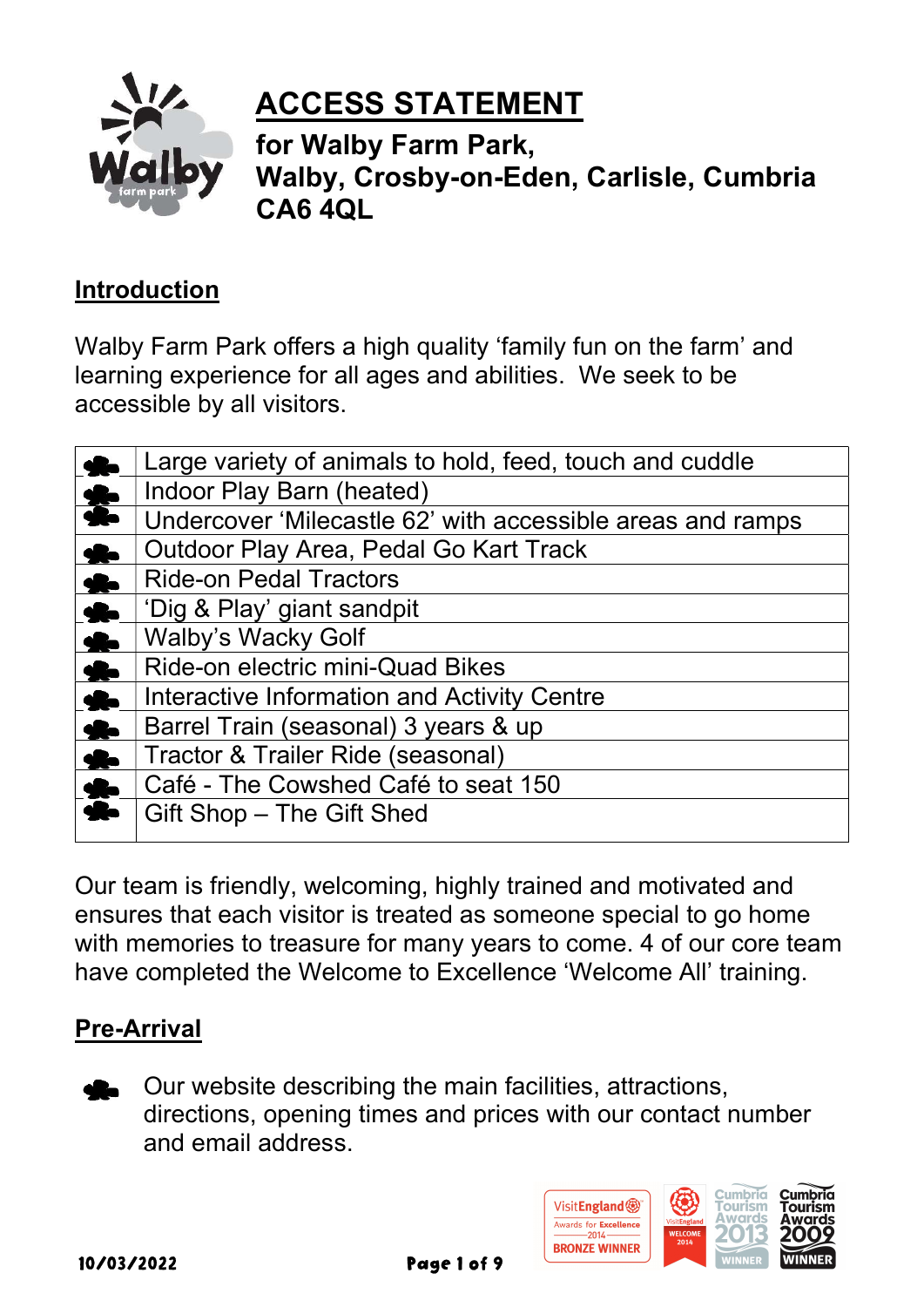- Our dedicated team is available to contact for any information before your arrival and can be contacted by telephone, e-mail and social media (Facebook, Twitter, Instagram).
- All the above information can be found on our website: www.walbyfarmpark.co.uk
- Walby Farm Park is accessible by car. From Carlisle & the M6 we are located just to the east of the M6. Please follow signs for Brampton A689 (E) from M6 (Junction 44) & turn off left to Walby. From Hexham & the A69 - find us off the A689, near Carlisle Airport, 35 miles from Hexham & 4 miles from Carlisle follow signs for Carlisle A69, at Brampton roundabout take the 2nd exit onto the A689 (signposted Carlisle - North) & turn off right to Walby.
- For satellite navigation systems our post code is CA6 4QL.
- Unfortunately, the bus service serving the villages along the A689 including the nearby village of Low Crosby / Crosby on Eden has been withdrawn.
- The nearest railway station is in Carlisle.
- Accessible Taxi services are located in Carlisle (4 miles), Brampton (7 miles).
- We have a Bicycle Rack available at the entrance to Walby Farm Park. For more information on cycling in the area http://www.cycle-routes.org/hadrianscycleway/ .
- Walby Farm Park is also linked to the village of Crosby-on-Eden by public footpath – a short 1.5 mile walk across fields, suitable footwear required.

## Essential Carers

ONLY visitors who have any of the below documentation are entitled to one free essential carer ticket when presenting a paper copy of the documentation on arrival. The visitor with the disability and any further members of their party will pay full price. Unfortunately, you will be charged the full, prevailing entry price if you are not able to show a paper copy of your documentation to a member of our Welcome Team on arrival. Please have the documentation ready. You will need

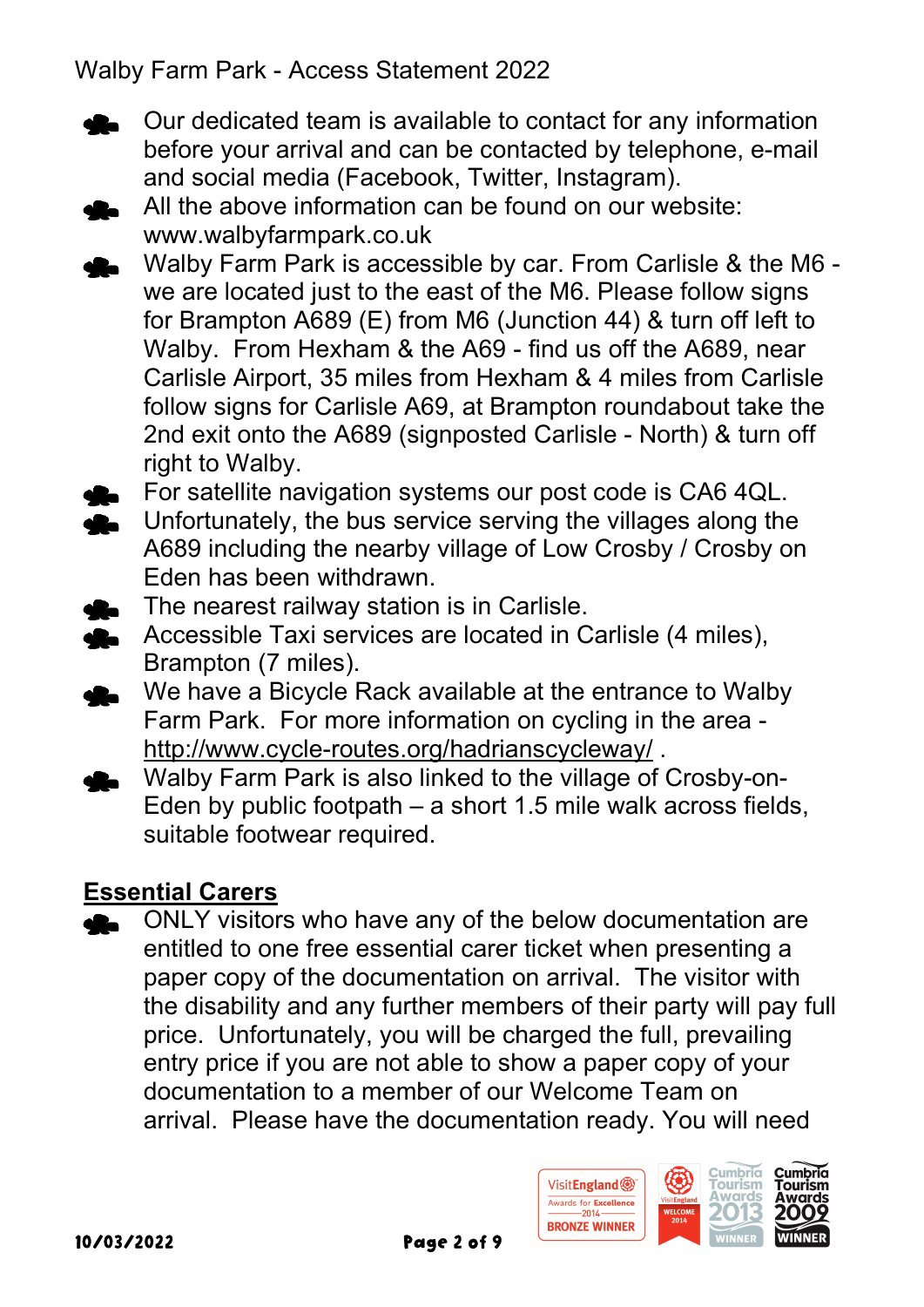one of the following documents:

- Disability Living Allowance or Attendance Allowance award letter (dated within the last 12 months).
- Personal Independence Payment letter (dated within the last 12 months).
- Letter from GP or consultant (dated within the last 12 months) confirming the need for a full-time carer. This does not need to be a letter of diagnosis.

Please note that for visitors who require more than one essential carer we ask that you bring documentation (as above) to support this. Unfortunately, you will be charged the full, prevailing entry price if you are not able to show a paper copy of your documentation to a member of our Welcome Team on arrival. Please have the documentation ready.

# Arrival & Car Parking Facilities

Car Parking is free.

Tickets are best value by buying them online, door prices are more expensive. Ticket prices vary for Events. Ordinary online day tickets are subject to change but are currently: Adults £10.95 Children £12.45 (Under 1 year olds are free) Senior (65 years & over) £8.95 Special rates may be available for Groups of 15 or more, please enquire prior to arrival and only available if pre-booked. Small additional charges apply ride-on electric mini Quad bikes.

- The main car park has facilities for approximately 200 cars on hard standing plus a further 6 designated disabled spaces on concrete. The route to the main car park is lit.
- An overflow grass car park is used during peak times and has spaces for a further 500 or so cars.
- Vehicles can be parked to allow rear access and there are no dropped kerbs.

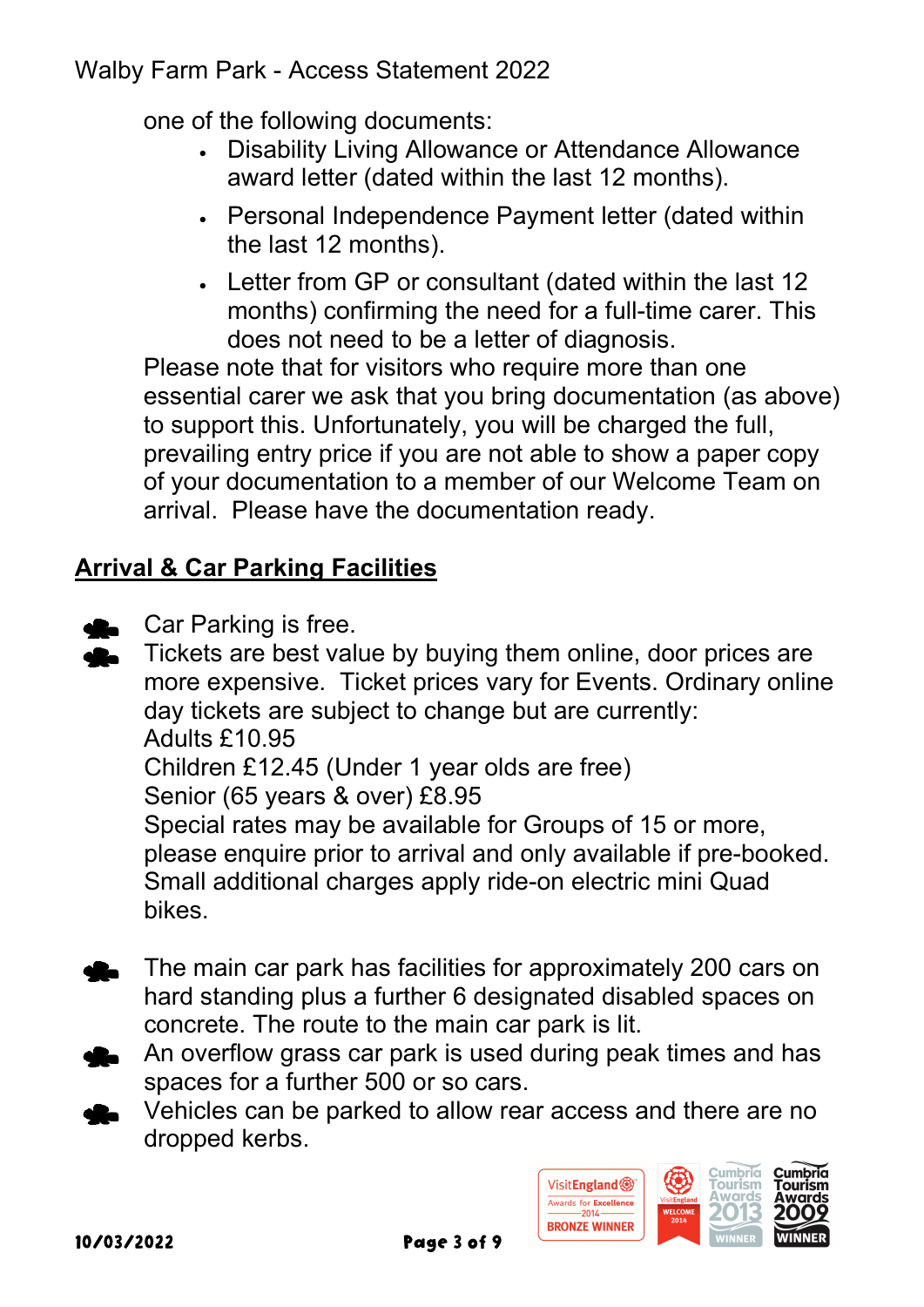

Access to the main entrance is on concrete (from the designated disabled parking area) and from all other areas on tarmac or hard core.

Large directional signs are located within the car parking areas.

#### Main Entrance, Reception & Ticketing Area

- Walby Farm Park is open every day except Christmas Day, Boxing Day and New Year's Day (25, 26 December and 1 January).
- The opening hours for Walby Farm Park are 10.00am to 5.30pm.
- There are no steps and access is by double doors allowing easy wheelchair access.
- A portable Hearing Loop is available.

#### Public Areas - Hall, Stairs, Landing, Corridors etc

- All internal areas are located on the ground floor with no steps to negotiate allowing easy wheelchair access.
- Access to the Play Barn, Milecastle 62, Cafe, Education Room, Shop & Animal Barn is by concrete/tarmac/play surface paths with wide aisles.
	- A stone chipped track leads to the Outdoor Play Area, access to the Pedal Go-Kart area and Tractor & Trailer ride from here is on mown grass. The surfaces have bark chippings for Walby's Wacky Golf with access to concrete for the electric mini-Quads.

#### Public Areas - Sitting room, lounges, lobbies etc

Seating is available in: The Cowshed Café Play Barn Milecastle 62

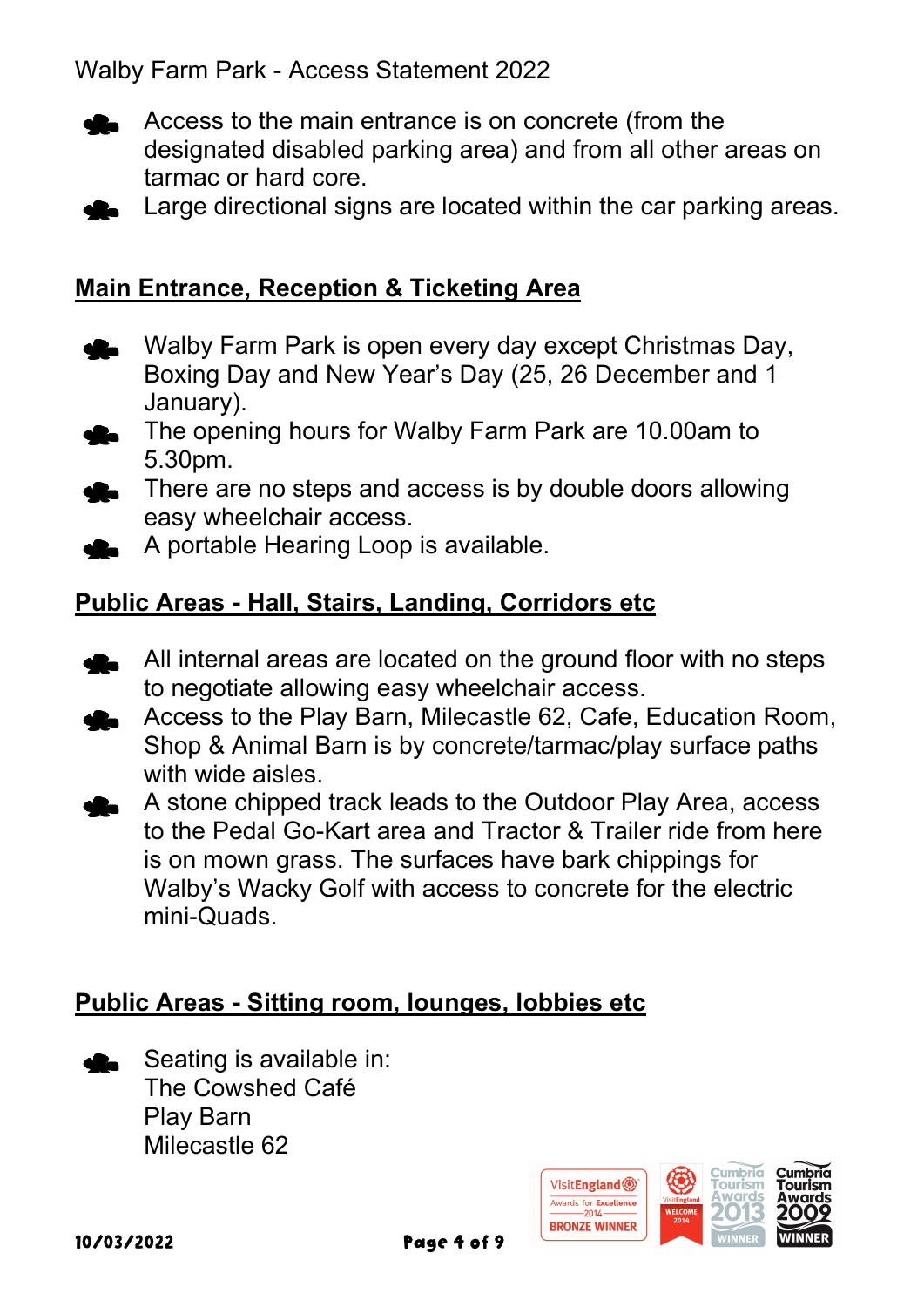Decking, Outdoor Play Area.

 Numerous benches and picnic benches are available through the site on grassed areas and within our picnic marquee (seasonal).

# Public WCs

- There is one WC area.
- There are two disabled toilets, one adjacent to the male toilets di. and one adjacent to the female toilets.
- Family Rooms with baby changing facilities and separate WCs are located in the main WC area.
- Hand-washing facilities are located in all toilets, at the entrance / exit to 'Meet the Animals' and at the entrance to the Play Barn from the decking area.

## Restaurant / Dining Room, Bar & Bar area, Take Away & Café

- The Cowshed Café & Piglet's Pantry. The Cowshed Café is located centrally on site with no steps to negotiate and has easy access to the Decking Area.
- Piglet's Pantry is located to the rear of the Play Barn with no steps to negotiate and has easy access to the Decking Area.
- The Cowshed Café serves Hot and Cold drinks, ice-cream, cakes and also Hot food. The Hot food is currently ordered via an online food ordering website using a QR code with a Collection point at the Servery
- Piglet's Pantry is cafeteria style and serves Hot and Cold drinks, ice creams and cakes.
- The furniture is moveable and is of sturdy wood construction.
- **High chairs are available in The Cowshed Café and at the** Piglet's Pantry.
- **There is a microwave available for heating up your own baby** food.

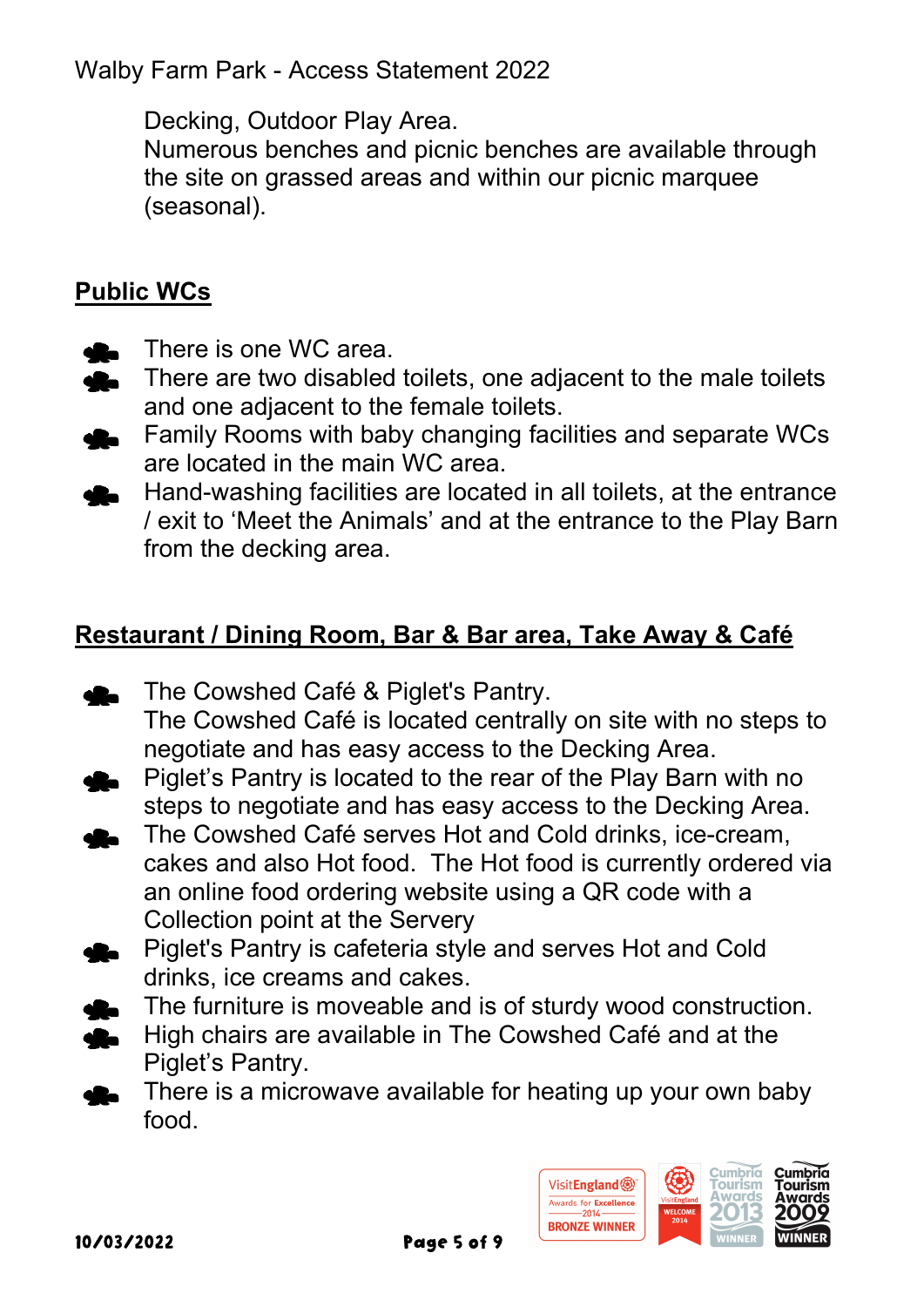

We are able to cater for visitors with special dietary requirements: Vegetarian/Vegan Gluten free Dairy Intolerance Nut allergy

- **Diabetics**
- Please ensure that we are aware of any special dietary requirements before you order your food. If you can't see anything on the menu that suits your needs, please ask a member of staff at the servery. We will always endeavour to try to accommodate your needs.
- All food is sourced locally where possible and prepared fresh daily by our experienced Catering Team.
- There are separate picnic areas with ample seating outdoors (some under a marquee in the high season) (subject to some restrictions at busy times).

# Gift Shop

- The Gift Shed
- There are no steps and access is open allowing easy wheelchair access.
- All items are clearly priced; many items are at low level; we are happy to provide assistance if required.
- Exit is through the shop with a swing door opening one way.

# Leisure Facilities

- Indoor Play Facilities located in the Play Barn.
- All areas have easy access with wide doorways and aisles.  $\mathbf{r}$
- Some elements within the Play Barn are on the ground floor  $\bullet$ and are accessible by wheelchairs. Other elements on the 1st floors are more challenging and require climbing etc.
- Some elements within the Play Barn equipment area are easily

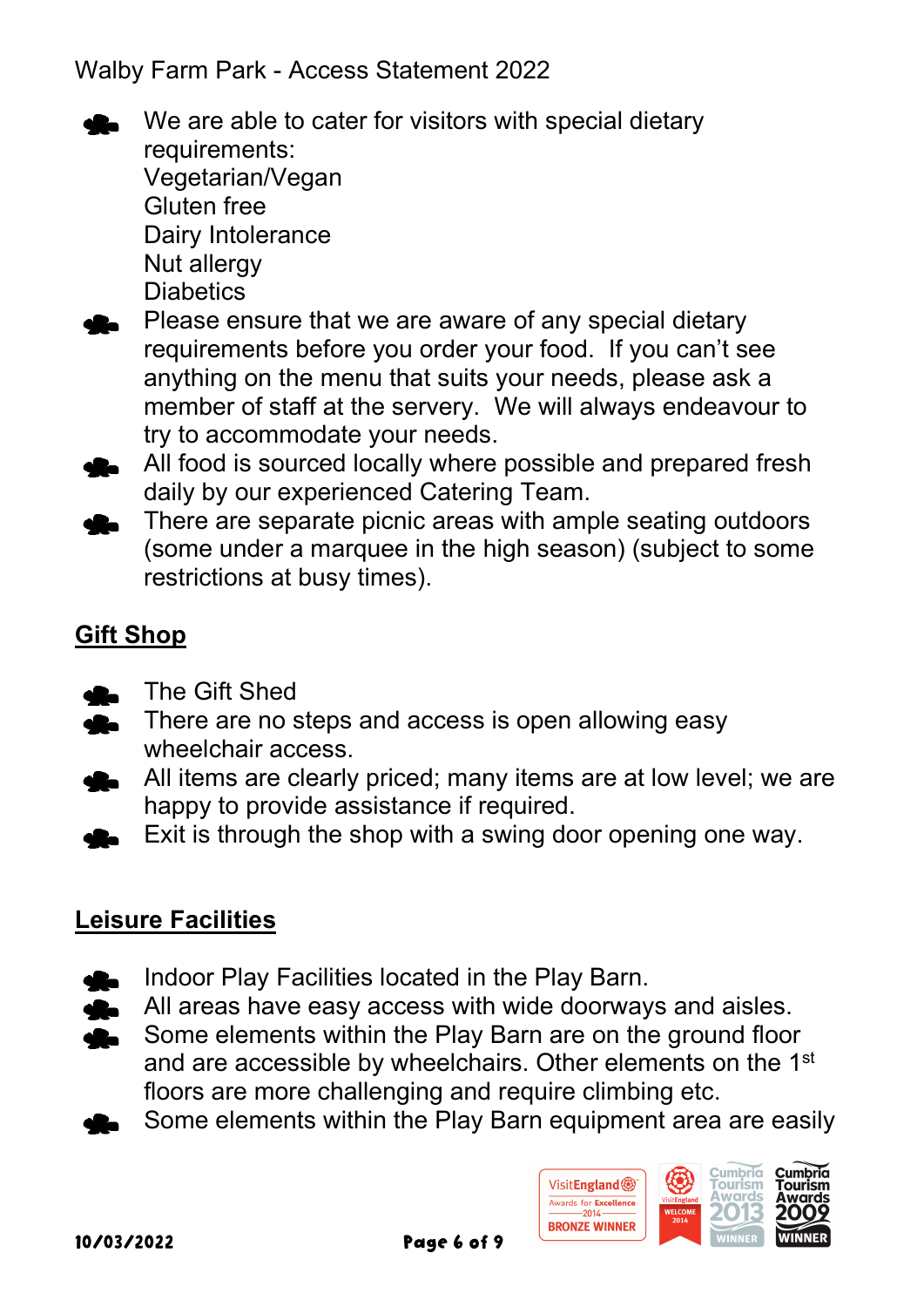accessible others are more challenging and require climbing through tubes etc.





#### Outdoor Facilities

- Outdoor play areas, Sledge Slides, Trampolines, JCB Dig & Play Giant Sandpit, Barrel Train rides (seasonal, 3 years & up), Pedal Go Karts and Pedal Tractors.
- All play equipment has safety surfacing where required and is maintained to the current European Standard.
- Access is by reasonably level mown grass and / or stone chipping track.
- Tractor & Trailer Ride (seasonal)

## Conference & Meeting Rooms, Banqueting

- Education Room.
- **There are no steps and access is by double doors allowing** easy wheelchair access.
- Available. Please telephone for details.
- First floor theatre Event space only, with accessible lift when required.

## Attractions (Displays, exhibits, rides etc.)

- **All our indoor animals are under cover with easy access, wide** doors and wide aisles.
- All signage is large format black or green on white.
- We have Daily Farm Activities, again with easy access, and often have varied Events at weekends and in the Cumbrian school holidays. Viewing may be limited at busy times and

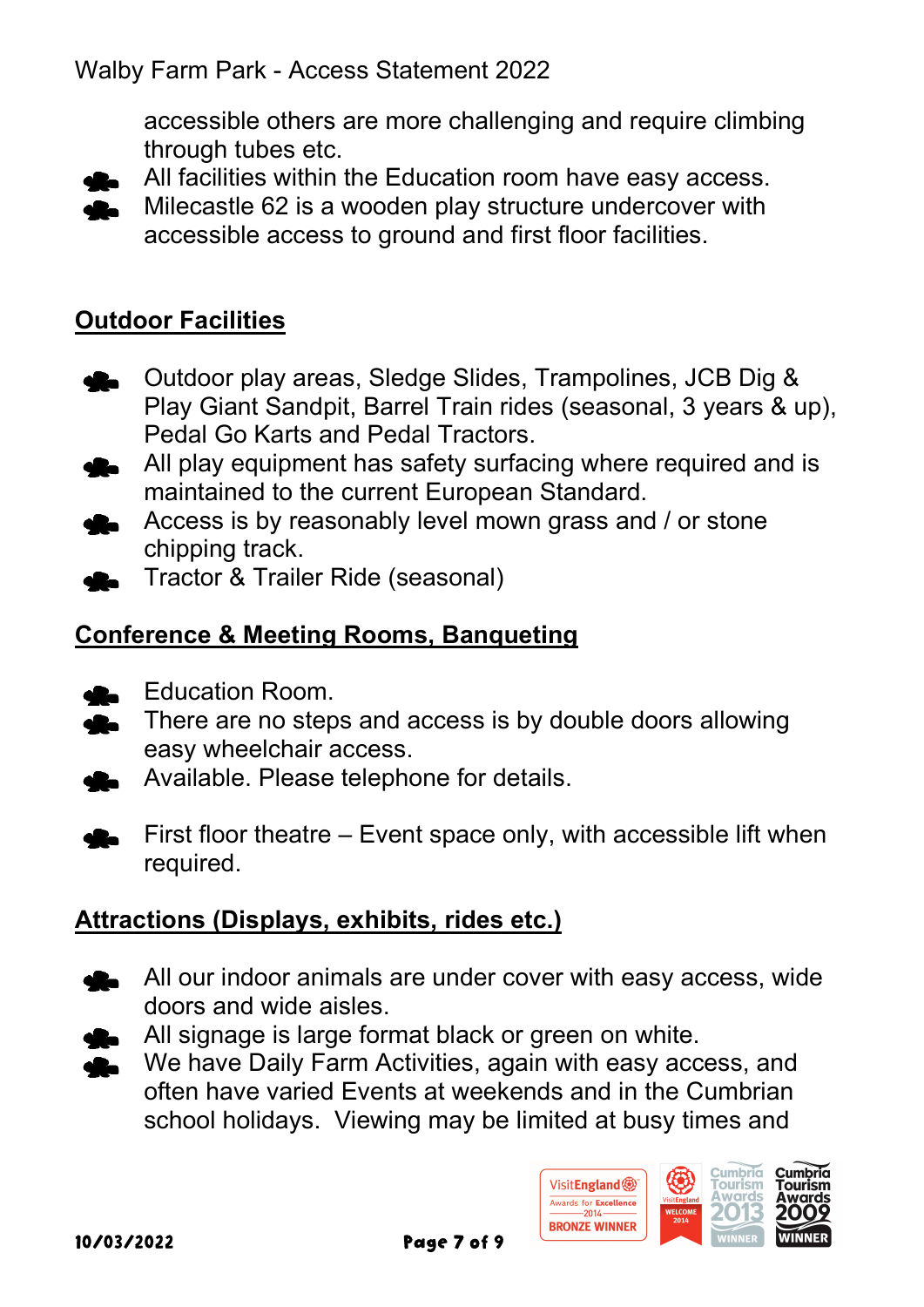some activities are seasonal / weather-permitting.



- 10.30 am &
- 5.00 pm

depending on the season and is fully accessible.

Electric mini-Quad rides are available every day. Barrel Train rides are seasonal & subject to ground conditions. Please see our Welcome Team or Reception area for times.

### Additional Information

- There is no smoking within any of the buildings or within Walby Farm Park. A designated Smoking Area exists near the Entrance.
- We regret we only allow assistance dogs into Walby Farm Park.
- A First Aid room is located in the Main Building, contact our Welcome Team at Reception or any member of our team. Trained General First Aider's are always on site.
- Contact Information

| Address:                       | Walby Farm Park, Walby, Crosby-on-<br>Eden, Carlisle Cumbria CA6 4QL                                         |
|--------------------------------|--------------------------------------------------------------------------------------------------------------|
| Telephone:                     | 01228 573056                                                                                                 |
| Email:                         | info@walbyfarmpark.co.uk                                                                                     |
| Website:                       | www.walbyfarmpark.co.uk                                                                                      |
| <b>National Rail Enquiries</b> | National Rail Enquiries - Official source for UK train<br>times and timetables<br>Telephone - 03457 48 49 50 |
| Accessible Taxi                | - (Brampton) 'Airbus 2000'                                                                                   |